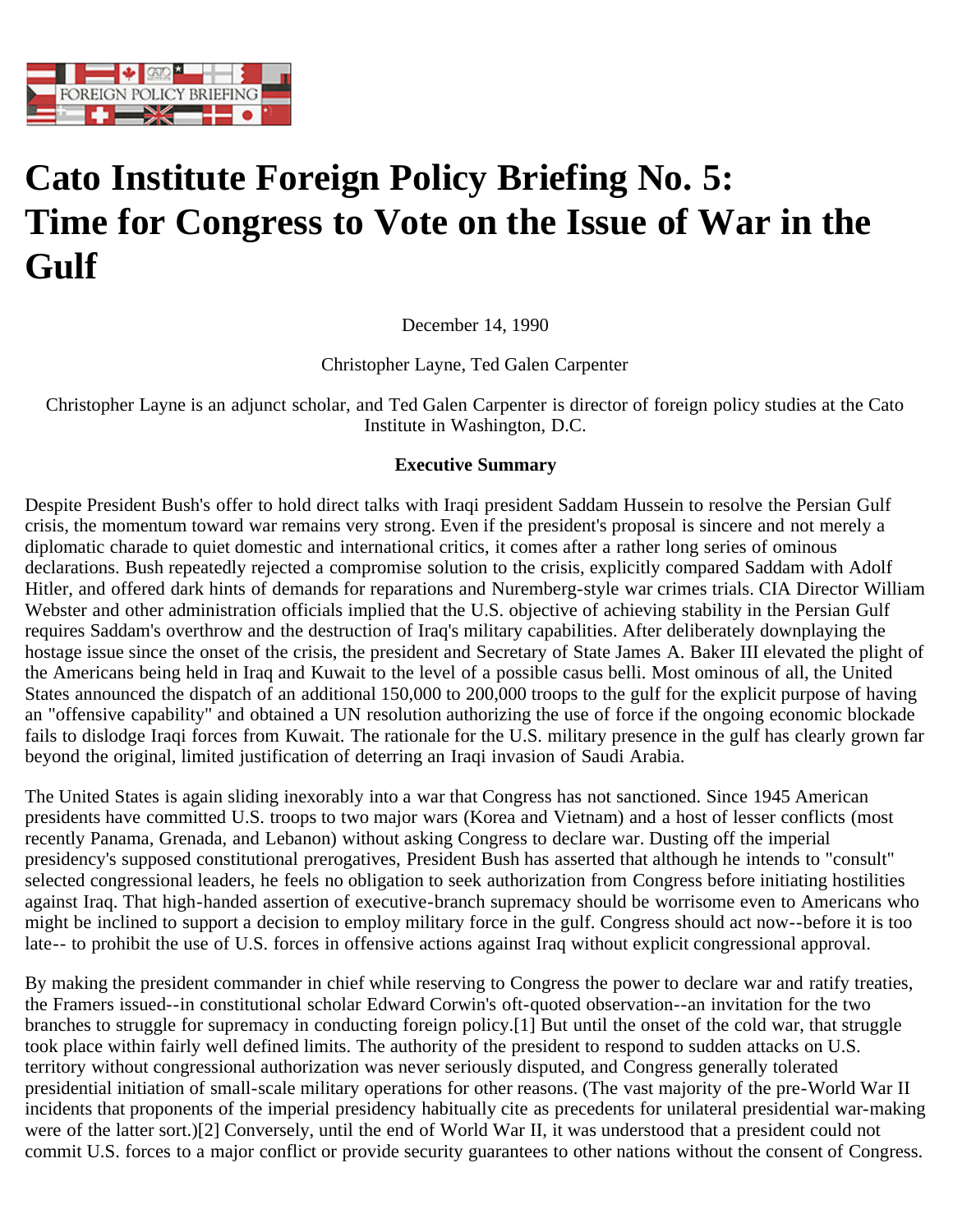The exigencies of the cold war upset the delicate constitutional balance. To meet the perceived communist threat in a world that was viewed as bipolar both geopolitically and ideologically, the United States became a national security state--permanently mobilized to contain communism worldwide. Executive-branch authority increased dramatically, and congressional power eroded--and, to a large degree, was abdicated voluntarily. In a world bristling with nuclear weapons, it was said, the president needed a free hand to respond quickly to global crises. Because any communist victory would supposedly have been catastrophic for U.S. credibility and interests, every postwar administration routinely by-passed the treaty-making process with its constitutional provision for Senate ratification and entered into overseas defense commitments by executive agreement. And because communist aggression was often indirect- relying on "wars of national liberation" and subversion rather than cross-border military invasions--defenders of the imperial presidency contended that political, strategic, and crisis-management imperatives required U.S. presidents to be able to act without congressional interference.

World politics is turbulent, complex, and unpredictable. Thus it is impossible to definitively resolve the tension between congressional and presidential foreign-policy-making powers. In the Persian Gulf crisis, however, there are no compelling arguments for allowing the administration to initiate military action against Iraq without first obtaining a declaration of war. The asserted U.S. obligations to Saudi Arabia and Kuwait are not enshrined in treaties, and hence the implications of such commitments have not been examined by Congress. In any event, defending Saudi Arabia is no longer the real issue.

Washington's policy objectives in the Persian Gulf crisis have become far bolder and more expansive. The point of contention now is the administration's claim that it alone can commit the United States to war not merely to repel an invasion of Saudi Arabia but to drive Iraq out of Kuwait, get rid of Saddam, and crush Iraqi power. It is increasingly evident that Congress and the American people have become the victims of a bait-and-switch tactic.

More disturbing than the present Persian Gulf crisis is the insistence of administration leaders that because the United States is the sole remaining superpower, it must act to establish a new world order based on the principles of the freedom of nations, the rule of law, and justice.[3] For such an ideal world order to be viable, they contend, the United States must squelch aggression--and evil dictators--everywhere. Whether the United States can or should pursue such limitless and potentially dangerous ambitions is a question that ought to be debated publicly.

Congress is the appropriate forum for that debate. There is no reason key issues should not be thrashed out before the United States goes to war. Americans have time to conduct that debate, which is too important to be left to street demonstrations staged by aging 1960s' radicals. The Persian Gulf crisis is not a cold-war superpower confrontation, with all the possibilities for sudden escalation to nuclear engagement that such a clash might have entailed. There is no imminent danger to America's territorial integrity, to its physical and economic security, or even to the global balance of power. In short, none of the conditions that were cited throughout the cold war as imperative reasons for untrammeled presidential authority to use the military apply in this case.

The crisis has continued for nearly four months, offering more than enough time for a congressional debate. Even at this late date there may still be an opportunity to reflect before making the fateful decision to go to war in the gulf--a conflict that, contrary to the confident assurances of Pentagon leaders, may not end quickly and will assuredly cost many American lives.

A sober assessment of both short- and long-term U.S. policy objectives in the gulf is needed. Will vanquishing Iraq really bring stability to that perennially volatile region? Will the anti-Iraq coalition hold together--especially if the United States strikes Iraq first? What impact will an American-initiated war have on moderate Arab governments--and on Arab populations? How will Washington's policy, particularly the need to reward Egypt, Syria, and other Arab countries that have supported Washington's actions, affect U.S.-Israeli relations?[4]

It is essential that Congress reach an official decision on U.S. policy in the Persian Gulf. It is not enough merely to hold committee hearings on the issues or for members of Congress to debate them without an eventual resolution. Nor is it acceptable for Congress to pass a blank-check resolution endorsing whatever action the president might deem necessary. Such a broad delegation of authority to the executive (as exemplified by the 1957 "Eisenhower Doctrine" resolution and the 1964 Gulf of Tonkin resolution) is an abdication, not an exercise, of congressional responsibility.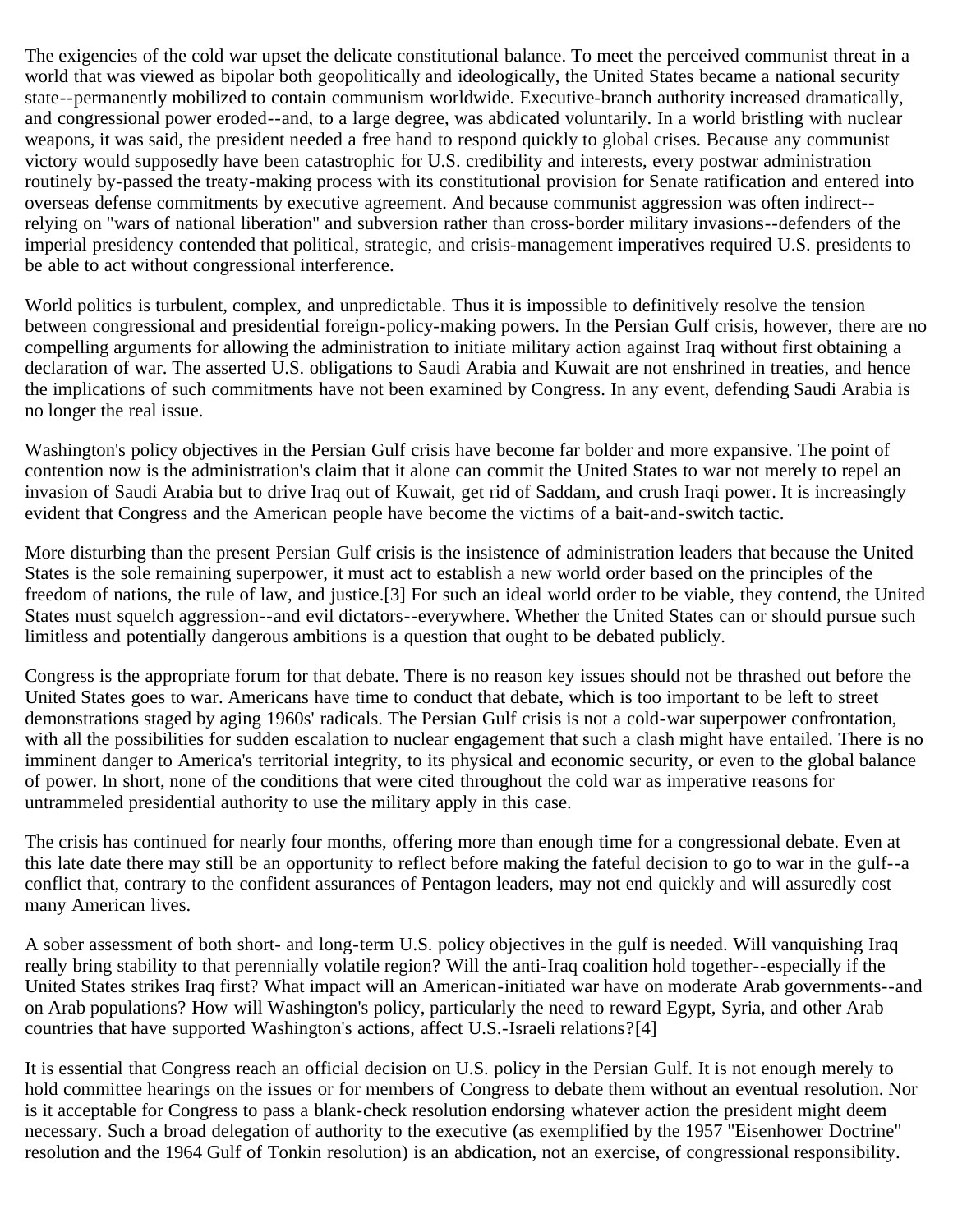Congress must decide whether America's vital interests justify fighting a war with Iraq. In doing so, the members need to distinguish the administration's often implausible official justifications for U.S. action from the real issues and their implications.

Contrary to what Secretary of State Baker has said, the gulf crisis is not about jobs. The current recession ("significant downturn") was widely forecast last spring, and it is dishonest to blame its onset on Saddam Hussein. The crisis is not about oil, because Iraq (including Kuwait)--which controls only 7 percent of current world oil production--lacks the market power to put a stranglehold on the global economy. Oil prices are up because of fears of a major war, not because Iraq dominates the international oil market. The crisis is not about Iraqi nuclear weapons, because it will be a long time before Iraq has an operational, deliverable nuclear capability and longer still (if ever) before it has the ability to strike the United States directly. And the crisis is not about hostages. Many are already being released (admittedly to further Saddam's cynical diplomacy), and all would be freed if the current military confrontation came to an end.

The principal issue facing Congress, then, is whether to authorize offensive U.S. military action in order to liberate Kuwait and restore that microstate's previous autocratic regime. President Bush insists that expelling Iraq from Kuwait is a matter of upholding "principles of worldwide importance." Americans--and Congress--have heard that kind of talk before. In its most crucial respect, the Persian Gulf crisis is exactly like the intervention in Vietnam; the administration has embarked the United States on another quixotic crusade. Bush's concept of a "new" world order (which is identical to the vision of world order that led U.S. policymakers into Vietnam) threatens to plunge the United States into another war in which its vital interests are not engaged. There is no justification for risking American lives to restore a corrupt, semifeudal Middle Eastern potentate to his throne.

Congress should live up to its moral and constitutional responsibilities and say "no" to war. It especially must not allow the administration to impose its view that the Constitution and democratic debate can be disregarded as an inconvenience. The basis for an appropriate U.S. gulf policy already is emerging from congressional hearings. Washington should deescalate the crisis by immediately shifting to a defensive military posture (as recommended by former Navy secretary James Webb) and gradually start withdrawing U.S. forces from the gulf. The job of containing Saddam, or overthrowing him, should fall to the regional powers most directly threatened by Iraq. The United States should take no action to break the UN embargo of Iraq, but neither should it help to enforce that measure. Patient containment by Iraq's regional opponents and intensified diplomacy offer a reasonable alternative to war, but only Congress can prevent President Bush from transgressing the Constitution and single-handedly plunging the United States into a needless conflict.

In addition to the issues pertinent to the immediate crisis, President Bush's notion of a "new world order" needs to be scrutinized. In the post-cold-war era, it is highly questionable that America must remain the world's policeman, or that it can afford to do so. The Persian Gulf crisis provides the opportunity for a new, full-scale "Great Debate" about America's purposes and world role. We have not had such a comprehensive evaluation of aims and capabilities since the original Great Debate in 1950-51 concerning the U.S. troop commitment to NATO, during the initial years of the cold war. Even the Vietnam debacle did not produce the kind of searching policy reassessment that might have been expected and was badly needed. Such a debate is especially appropriate as we enter the uncharted waters of the postcold-war era.

It is exceedingly difficult for the United States to prevail in war unless the conflict is supported by Congress and the American people. There may be support for defending Saudi Arabia (although public sentiment for even that objective appears to be eroding), but opinion polls indicate that a large minority, perhaps even a majority, of Americans oppose going to war to free Kuwait or crush Saddam.[5] Surely, constitutional responsibilities aside, the Bush administration's political interests counsel against fighting a war that lacks adequate public support and constitutional legitimacy.

Wars are easy to start but often difficult to end. Thus the hard questions--about the nature of America's security interests, the feasibility of objectives, and the relationship of ends to means--must be asked before the shooting starts. In its historic 1966 hearings, the Senate Foreign Relations Committee asked the right questions about U.S. policy in Vietnam. But it was too late to halt the march of folly in Southeast Asia, because vast numbers of American troops had already been committed to combat. It is imperative that Congress not make that mistake again.